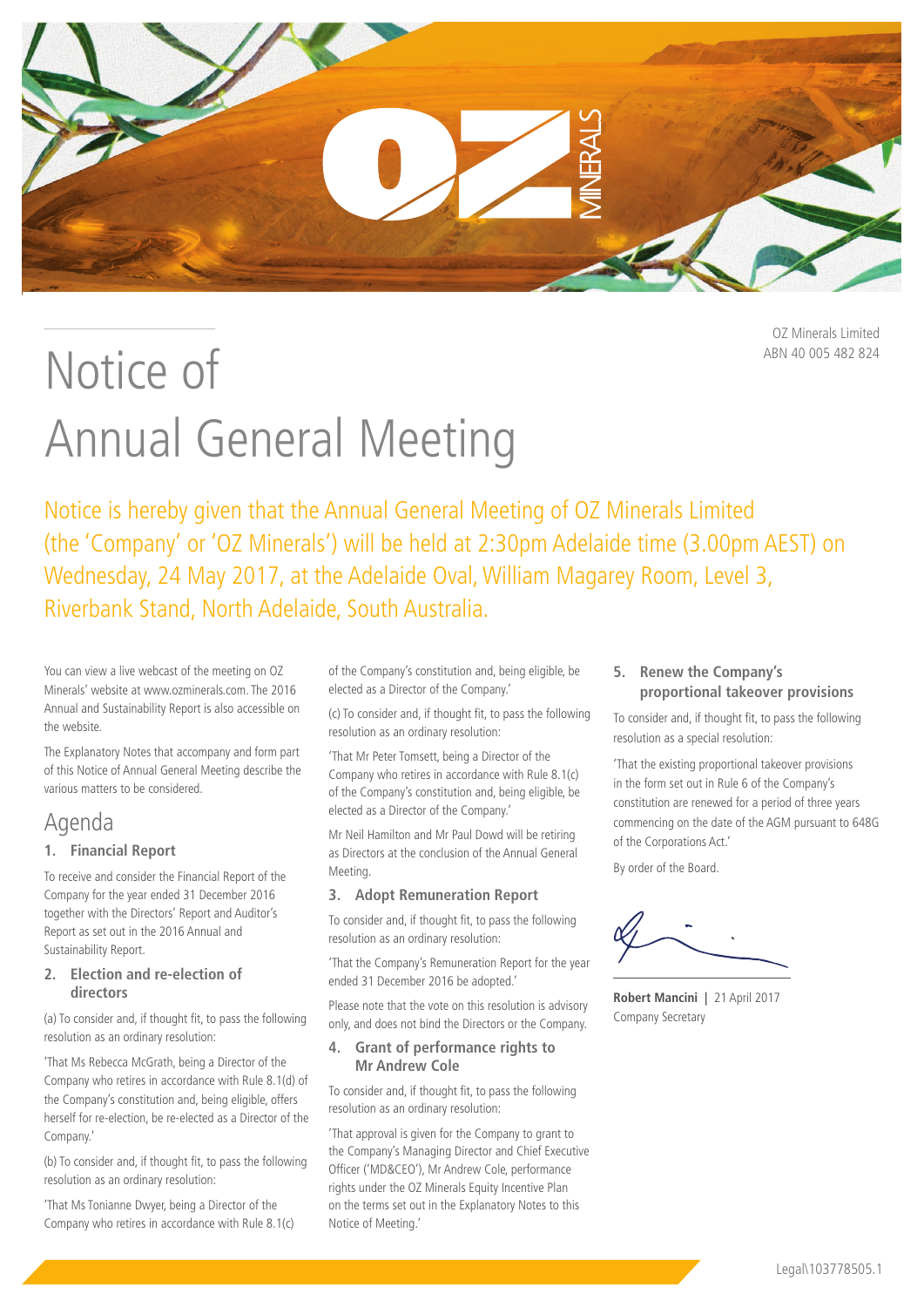# **Notes**

# **Voting entitlements**

Pursuant to Regulation 7.11.37 of the *Corporations Regulations 2001* (Cth), the Directors have determined that the shareholding of each member for the purposes of ascertaining voting entitlements for the Annual General Meeting will be as it appears in the share register at 6.30pm Adelaide time, (7.00pm AEST) on Monday, 22 May 2017.

# **Proxies, Attorneys and Company Representatives**

A member entitled to attend and vote at the meeting is entitled to appoint a proxy to attend and vote on their behalf. If a member is entitled to cast two or more votes, the member may appoint two proxies and may specify the proportion or number of votes each proxy is appointed to exercise. A proxy need not be a member and may be an individual or a body corporate. When more than one proxy is appointed, and the proportion of the members' voting rights is not specified, each proxy may exercise half the votes. If more than one proxy is present at the meeting, neither will be entitled to vote on a show of hands. On a poll, each proxy or attorney may only exercise votes in respect of those shares or voting rights the proxy or attorney represents.

A proxy form must be signed by the member or the member's attorney. Proxies given by a corporation must be signed in accordance with Section 127 of the *Corporations Act 2001* (Cth) ('Corporations Act') or by a power of attorney. In the case of shares jointly held by two or more persons, either joint holder may sign the proxy form. A document creating the power of attorney must be duly executed and specify the name of the shareholder, the Company and the attorney, and also specify the meetings at which the appointment may be used. The appointment may be a standing one.

To be valid, duly signed proxies or attorneys (and any authority under which the proxy or attorney is signed or a certified copy of the authority) must be received at the Company's Share Registry, Link Market Services Limited, at the address or facsimile number below, or by the Company at its registered office not later than 2.30pm Adelaide time (3.00pm AEST) on Monday, 22 May 2017. Alternatively, you can lodge your proxy online via the OZ Minerals registry website (www.linkmarketservices.com.au and go to the 'Proxy Voting' icon) by the same date and time. A proxy form is enclosed.

A member which is a body corporate and entitled to attend and vote at the meeting, or a proxy which is a body corporate and is appointed by a member entitled to attend and vote at the meeting, may appoint an individual to act as its representative at the meeting by providing that person with:

- a letter or certificate, executed in accordance with the Corporations Act or the body corporate's constitution, authorising the person as the body corporate's representative; or
- a copy of the resolution, certified by the secretary

or a director of the body corporate, appointing the representative.

A copy of the letter, certificate or resolution, or other evidence satisfactory to the Chairman of the meeting, must be produced prior to admission to the meeting.

# **Directing your proxy how to vote**

If you wish to indicate how your proxy should vote, please mark the appropriate boxes on the proxy form.

If you mark the abstain box for a particular Item of business you are directing your proxy not to vote on your behalf and your shares will not be counted in computing the required majority on a poll.

If you do not mark a voting instructions box in respect of a particular Item of business, you are directing your proxy to vote as he or she decides, subject to any voting exclusions that apply to the proxy (as described below).

# **The Chairman of the meeting acting as proxy**

You may appoint the Chairman of the meeting as your proxy. In addition, the Chairman of the meeting is deemed appointed where a completed proxy form is submitted which does not contain the name of the proxy or where the person appointed on the form is absent from the meeting or does not vote in accordance with your directions.

If you direct the Chairman how to vote on an Item of business, the Chairman must vote in accordance with your direction.

If you appoint the Chairman of the meeting as your proxy or the Chairman of the meeting is appointed as your proxy by default, and you do not mark a voting instructions box for Items 3 and 4, then by completing and submitting the proxy form, you will be expressly authorising the Chairman of the meeting to exercise the proxy as the Chairman sees fit in respect of Items 3 and 4 even though Items 3 and 4 are connected directly or indirectly with the remuneration of the Company's key management personnel.

The Chairman intends to vote all available proxies in favour of each Item of business, subject to any voting exclusions that apply to the proxy (as described below).

# **Voting Exclusion**

For resolutions that are directly or indirectly related to the remuneration of a member of the key management personnel of the Company ('KMP'), the Corporations Act and the ASX Listing Rules, restrict KMPs and their closely related parties from voting, and from voting as proxies, in certain circumstances.

'Closely related party' is defined in the Corporations Act and includes a spouse, dependent and certain other close family members, as well as any companies controlled by KMP.

In respect of Item 3 (Remuneration Report), and in accordance with the Corporations Act, the Company will disregard any votes cast on Item 3 (in any capacity) by or on behalf of:

any member of the Company's KMP whose

remuneration is disclosed in the Remuneration Report; and

• any closely related parties of those KMP,

as well as any votes cast as a proxy on Item 3 by members of the KMP at the date of the meeting and their closely related parties, unless the vote is cast:

- as a proxy for a person who is entitled to vote on Item 3 and that vote has been cast as directed on the proxy form; or
- by the Chairman of the meeting as proxy for a person entitled to vote pursuant to an express authorisation to exercise the proxy as the Chairman sees fit, even though Item 3 is connected with the remuneration of the Company's KMP.

In respect of Item 4 (Grant of Performance Rights to Mr Andrew Cole), and in accordance with the Corporations Act and the ASX Listing Rules, the Company will disregard any votes cast on Item 4 (in any capacity) by or on behalf of:

- Mr Cole; and
- any of his associates,

as well as any votes cast as a proxy on Item 4 by members of the KMP at the date of the meeting and their closely related parties, unless the vote is cast:

- as a proxy for a person who is entitled to vote on Item 4 and that vote has been cast as directed on the proxy form; or
- by the Chairman of the meeting as proxy for a person entitled to vote pursuant to an express authorisation to exercise the proxy as the Chairman sees fit, even though Item 4 is connected with the remuneration of a member of the Company's KMP.

If you appoint a KMP of the Company (other than the Chairman), or a closely related party of a KMP, or, in relation to Item 4, an associate of the MD&CEO, as your proxy, they will not be able to cast your votes on Items 3 or 4 (where applicable) unless you direct them how to vote. If you appoint the Chairman of the meeting as your proxy or the Chairman of the meeting is appointed as your proxy by default and you do not mark a voting instructions box for Items 3 and 4, you acknowledge that by completing and submitting the proxy form you will be expressly authorising the Chairman of the meeting to exercise the proxy as the Chairman sees fit in respect of Items 3 and 4 even though Items 3 and 4 are connected directly or indirectly with the remuneration of a member of the Company's KMP.

# **Share Registry**

#### **Postal Address:**

OZ Minerals Limited c/- Link Market Services Limited Locked Bag A14 Sydney South NSW 1235

#### **Or by hand, delivering it to:**

Link Market Services Limited 1A Homebush Bay Drive, Rhodes NSW 2138 or Level 12, 680 George Street, Sydney NSW 2000. Facsimile: +61 2 9287 0309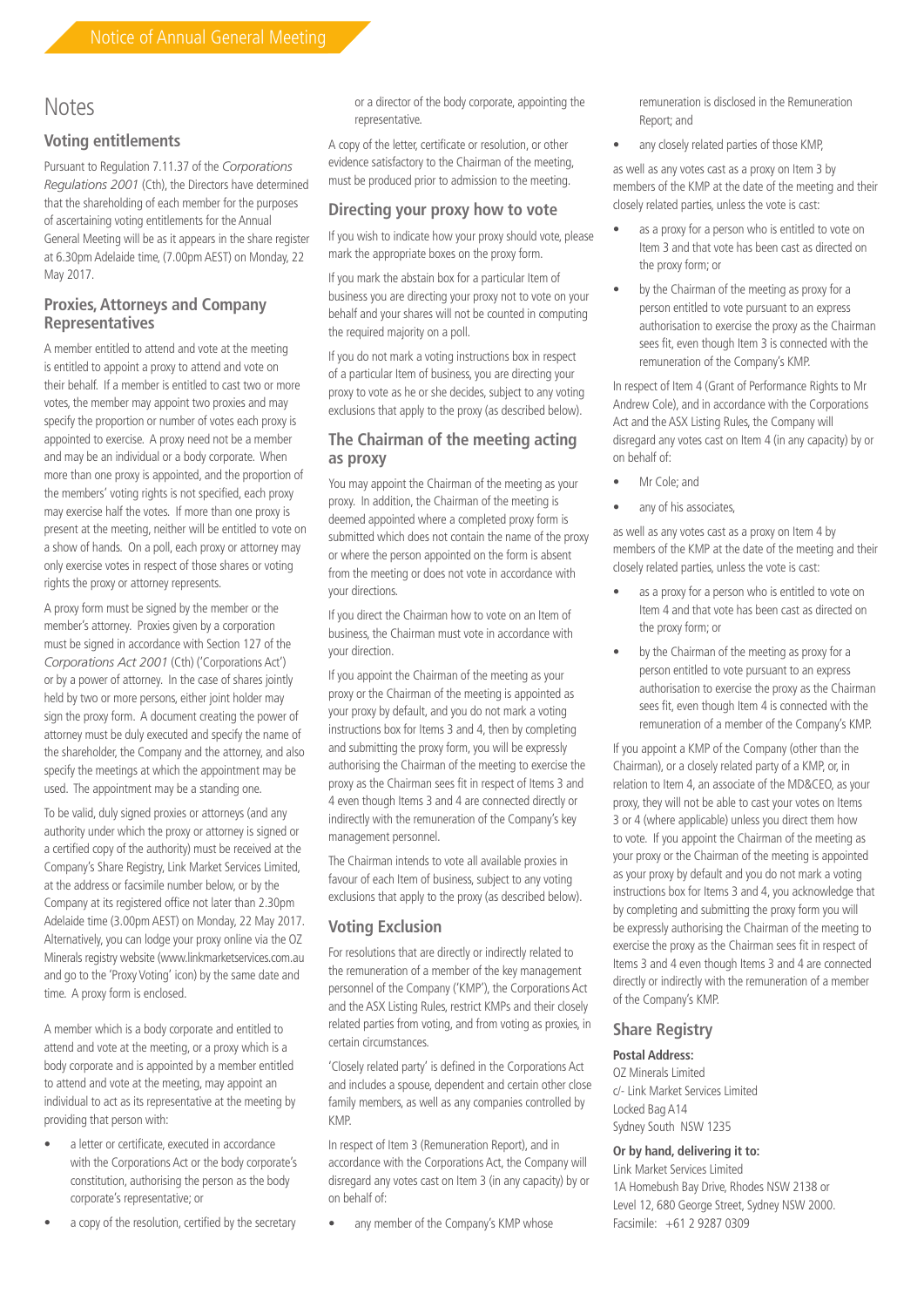# Explanatory Notes

These explanatory notes are intended to provide members of the Company with information to assess the merits of the proposed resolutions in the accompanying Notice of Annual General Meeting. The Directors recommend that the members read these Explanatory Notes before making any decision in relation to the resolutions.

# **Item 2 – re-election and election of directors**

# **(a) Ms Rebecca McGrath** BTP (Hons), MASC, FAICD

Ms Rebecca McGrath is required to retire by rotation in accordance with Rule 8.1(d) of the Company's constitution.

Ms McGrath is an experienced independent company director and chairman. She is currently Chairman of Investa Office Management Holdings, Non-Executive Director of Incitec Pivot Limited and Non-Executive Director of Goodman Group.

Prior to her non-executive career Ms McGrath spent 24 years in the oil industry both in Australia and overseas. During this time she held a range of senior operational and corporate executive positions. Her last executive role was Chief Financial Officer and a member of BP's Executive Management Board for Australia and New Zealand.

Ms McGrath is a member of the Advisory Council at JP Morgan Australia, and a Council member of the Victorian Division of the Australian Institute of Company **Directors** 

Ms McGrath is the Chair of the Human Resources & Remuneration Committee and a member of the Audit Committee.

The Board considers Ms McGrath to be an independent Non-Executive Director.

The Board (in the absence of Ms McGrath), having reviewed Ms McGrath's performance, unanimously recommends that members vote in favour of the reelection of Ms McGrath.

*The Chairman of the meeting intends to vote all available undirected proxies in favour of the re-election of Ms Rebecca McGrath.*

**(b) Ms Tonianne Dwyer** Bluris (Hons), LLB (Hons)

Ms Tonianne Dwyer is required to retire in accordance with Rule 8.1(c) of the Company's constitution.

Ms Dwyer joined the Board on 22 March 2017.

Ms Dwyer is an independent non-executive public company director. She currently sits on the Boards of DEXUS Property Group, Metcash Limited and ALS Limited. She is Deputy Chancellor of the University of Queensland, a non-executive director of Queensland Treasury Corporation and was previously a director of Cardno Limited.

Having qualified as a lawyer in Western Australia, she spent over 20 years in investment banking and real estate fund management in London, returning to live in Australia in 2010. During her executive career, she was a Director of Investment Banking at Societe Generale / Hambros Bank advising companies in the UK, Europe and US on M&A, restructurings and refinancings. She joined LSE listed property company, Quintain Estates & Development plc, in 2003 where she was appointed Head of Fund Management and in 2006 was appointed to the Board as an Executive Director. Quintain was the developer of the two largest urban renewal projects in London – at Wembley and on the Greenwich Peninsula.

Ms Dwyer is a graduate member of Australian Institute of Company Directors and a member of Chief Executive Women and Women Corporate Directors.

The Board considers Ms Dwyer to be an independent Non-Executive Director.

The Board (in the absence of Ms Dwyer), having reviewed Ms Dwyer's performance, unanimously recommends that members vote in favour of the election of Ms Dwyer.

*The Chairman of the meeting intends to vote all available undirected proxies in favour of the election of Ms Tonianne Dwyer.*

# **(c) Mr Peter Tomsett** BEng (Hons 1), MSc

Mr Peter Tomsett is required to retire in accordance with Rule 8.1(c) of the Company's constitution.

Mr Tomsett joined the Board on 22 March 2017.

Mr Tomsett's international career has spanned a wide range of technical, operational and senior management roles in the mining industry. He spent 20 years with global gold and copper company Placer Dome Inc. in a number of senior roles, culminating in serving as President and Chief Executive Officer until its acquisition in 2006.

He has been a Director of the Minerals Council of Australia, the World Gold Council and the International Council for Mining and Metals. Mr Tomsett has considerable international board level experience in the resources sector. He served as Non-Executive Chairman of TSX and ASX listed Equinox Minerals until its acquisition in 2011. He is currently Non-Executive Chairman of TSX and NASDAQ listed, Silver Standard Resources Inc, and is also a Non-Executive Director of LSE listed Acacia Mining plc.

The Board considers Mr Tomsett to be an independent Non-Executive Director.

The Board (in the absence of Mr Tomsett), having reviewed Mr Tomsett's performance, unanimously recommends that members vote in favour of the election of Mr Tomsett.

*The Chairman of the meeting intends to vote all available undirected proxies in favour of the election of Mr Peter Tomsett.*

# **Item 3 – remuneration report (non-binding resolution)**

The Company has included in the 2016 Annual and Sustainability Report a detailed Remuneration Report setting out prescribed information relating to remuneration. This report is submitted for adoption by a non-binding vote of members at the Annual General Meeting.

A copy of the Remuneration Report is set out on pages 52 to 67 of the 2016 Annual and Sustainability Report and is available from the Company's website www. ozminerals.com.

The Remuneration Report:

- explains the Board's policies in relation to the objectives and structure of remuneration;
- discusses the relationship between the policies and the Company's performance;
- provides a detailed summary of performance conditions, why they were chosen and how performance is measured against them; and
- sets out the remuneration details for each of the KMP of the Company.

The Board unanimously recommends that members vote in favour of adopting the Remuneration Report.

This resolution is advisory only and does not bind the Directors or the Company. Nevertheless, the discussion on this resolution and the outcome of the vote will be taken into consideration by the Board and the Human Resources and Remuneration Committee when considering the future remuneration arrangements of the Company.

*The Chairman of the meeting intends to vote all available undirected proxies in favour of Item 3.* 

# **Item 4 – grant of performance rights to Mr Andrew Cole**

In accordance with ASX Listing Rule 10.14, the Company is seeking the approval of shareholders for proposed grant of performance rights to the MD&CEO, Mr Andrew Cole, pursuant to the OZ Minerals 2017 Long Term Incentive Plan ('LTIP').

Approval is being sought to allow the Company flexibility to either issue new shares or to purchase shares on-market for allocation to Mr Cole upon vesting of performance rights.

# **(a) LTIP terms and conditions**

Information regarding the general operation of the LTIP is set out in the Company's Remuneration Report.

Each performance right entitles Mr Cole to one fully paid ordinary share in the Company subject to the satisfaction of the vesting conditions described below (and any adjustment under the Equity Incentive Plan Rules if any bonus issue, rights issue or other capital reconstructions occur after the Performance Rights are granted). Shares allocated on vesting of performance rights will rank equally with shares in the same class.

The number of performance rights to be granted to Mr Cole will be 135,446. This number was determined based on the MD&CEO's LTI opportunity (150% of fixed annual remuneration of \$750,000), divided by the volume weighted average share price on the five trading days from 1 January 2017 (being 8.3059 per share), rounded up to the nearest whole number.

The performance period will run from 1 January 2017 to 31 December 2019 ('Performance Period'). No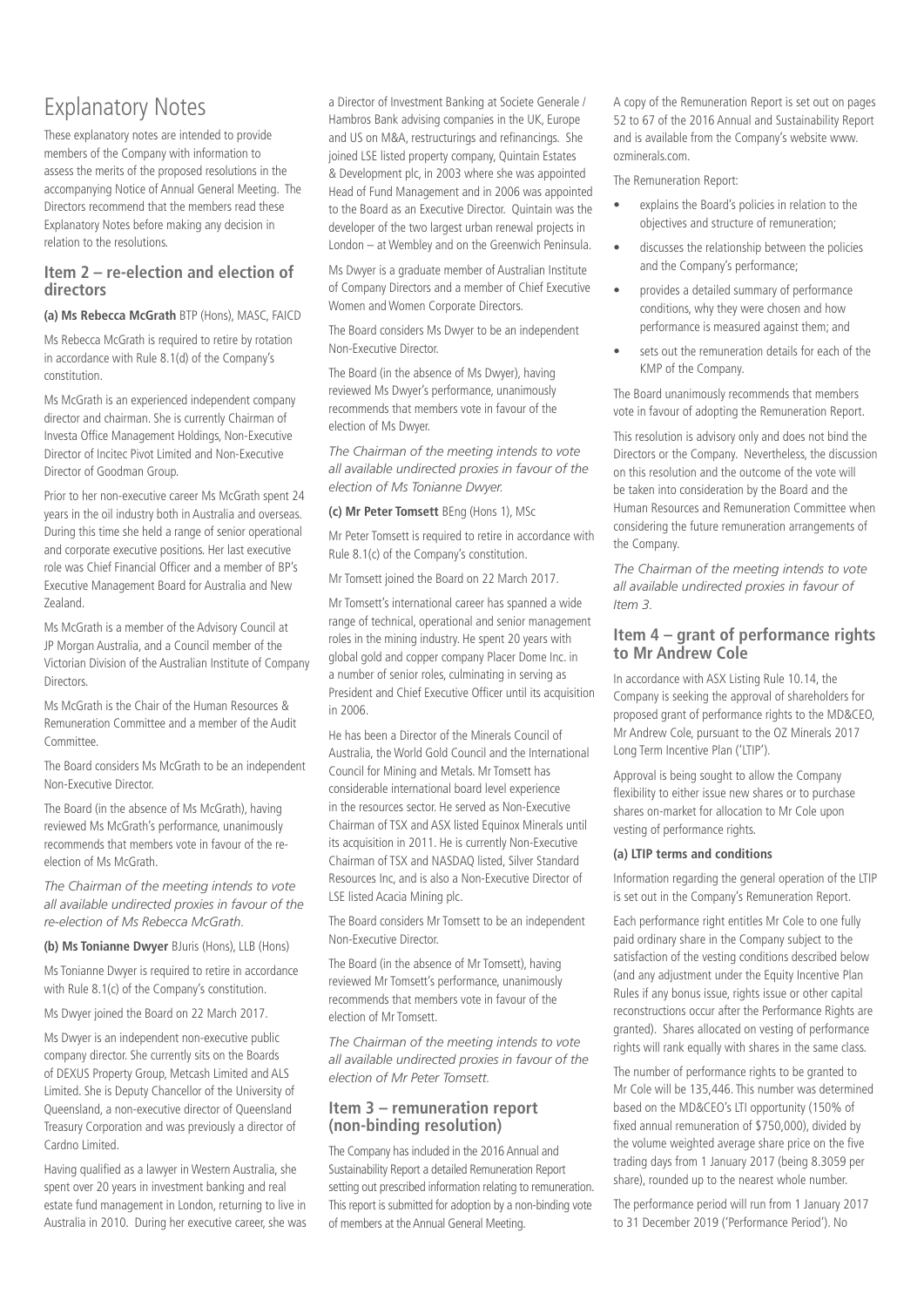performance rights will be granted pursuant to this approval more than 12 months after the date of the 2017 Annual General Meeting. No amount is payable on the granting or vesting of performance rights. Performance rights will be granted under, and are subject to, the OZ Minerals Equity Incentive Plan Rules. Performance rights do not carry any dividend or voting rights prior to vesting.

If the Board determines that the vesting conditions are satisfied (see below), performance rights will automatically vest. Shortly after vesting of performance rights, the Board may settle the performance rights by issuing new shares or acquiring existing shares on market. Alternatively, the Board may determine to settle the performance rights with a cash equivalent amount. The shares, or a cash equivalent amount as determined by the Board, will then be allocated or paid to Mr Cole as soon as practicable following vesting of the performance rights.

#### **(b) Vesting conditions**

The Board has determined that the performance rights to be granted to Mr Cole (if approval is received) will be subject to the following vesting conditions:

- a service condition; and
- two LTI Plan performance conditions.

#### **Service Condition**

The service condition is met if Mr Cole is continuously employed by OZ Minerals until the end of the Performance Period.

#### **LTI Plan Performance Conditions**

70% of the rights are subject to a Total Shareholder Return ('TSR') performance condition that is the Company's TSR as measured against a Comparator Group. The Board considers that TSR is an appropriate performance hurdle because it ensures that a proportion of each participant's remuneration is linked to shareholder value and ensures that participants only receive a benefit where there is a corresponding direct benefit to shareholders. TSR reflects benefits received by shareholders through share price growth and dividend yield and is the most widely used long term incentive hurdle in Australia.

The Comparator Group is made up of selected companies which are considered to be alternative investment vehicles for local and global investors and are impacted by commodity prices and cyclical factors in a similar way to the Company. The Board retains the discretion to adjust the Comparator Group over time to take account of mergers, takeovers, new entrants and other changes.

To ensure an objective assessment of the relative TSR comparison, the Company employs an independent organisation to calculate the TSR ranking.

70% of Mr Cole's total performance rights will vest as set out below.

| <b>TSR Ranking versus</b><br><b>Comparator Group</b>  | % of Maximum<br>Award:                                                                  |
|-------------------------------------------------------|-----------------------------------------------------------------------------------------|
| Below the 50th<br>percentile                          | $0\%$ vest                                                                              |
| At the 50th percentile                                | 50% vest                                                                                |
| Between the 50th<br>percentile and 75th<br>percentile | Retween 50% and<br>100% vest progressively<br>by using a straight line<br>interpolation |
| At or above the 75th<br>percentile                    | $100\%$ vest                                                                            |

The remaining 30 per cent of performance rights are subject to an absolute share price growth performance condition. This hurdle will be satisfied if the OZ Minerals share price has increased by at least 20 per cent over the Performance Period.

30 per cent of Mr Cole's total performance rights will only vest where the share price growth is 20 per cent or above as set out below:

| <b>OZ Minerals Share</b><br><b>Price Growth over the</b><br><b>Performance Period</b> | <b>Proportion of</b><br>Performance -<br>related performance<br>rights that vest |
|---------------------------------------------------------------------------------------|----------------------------------------------------------------------------------|
| Less than 20%                                                                         | $0\%$                                                                            |
| 20% or greater                                                                        | 100%                                                                             |

The performance rights lapse if and to the extent that the vesting conditions are not met. There is no re-testing.

#### **(c) Treatment of rights on cessation of employment**

If Mr Cole's employment is terminated for cause, or due to resignation, all unvested performance rights will lapse, unless the Board determines otherwise.

In all other circumstances, unless the Board determines otherwise, a pro rata portion of Mr Cole's performance rights, calculated by reference to the portion of the performance period that has elapsed, will remain on foot, and will vest or lapse as though Mr Cole had not ceased employment subject to the performance conditions as set by the Board.

If and when these performance rights vest, shares will be allocated (or a cash equivalent amount will be paid) in accordance with the OZ Minerals Equity Incentive Plan Rules and any other conditions of grant.

#### **(d) Change of control**

In the event of a takeover or change of control of OZ Minerals, the Board has a discretion to determine that vesting of all or some of the performance rights should be accelerated. If a change of control occurs before the Board has exercised its discretion, a pro rata portion of the performance rights will vest, calculated based on the portion of the relevant performance period that has elapsed up to the change of control, and the Board retains a discretion to determine if the remaining performance rights will vest or lapse.

# **(e) Clawback**

In the event of fraud, dishonesty, gross misconduct or material misstatement of the financial statements, the Board may make a determination, including the lapsing of unvested performance rights, the forfeiture of shares allocated on vesting of performance rights and/or repayment of any cash payment or dividends, to ensure that no unfair benefit is obtained.

#### **(f) Other information**

In relation to the LTIP:

- Mr Cole is the only Director entitled to participate in the LTIP.
- There is no loan scheme in relation to the performance rights.
- Mr Cole is prohibited from hedging the share price exposure in respect of performance rights during the Performance Period applicable to those performance rights.
- If shareholder approval is obtained, details of the performance rights granted to Mr Cole under the LTIP will be provided in the Company's Annual Report for the financial year ending 31 December 2017.
- In 2016, Mr Cole received 201,223 securities under the LTIP. No other Director has previously received any securities under the LTIP.

Under ASX Listing Rule 7.1, every listed entity has the ability to issue 15 per cent of its issued capital without shareholder approval in a 12-month period. When an entity issues or agrees to issue securities under ASX Listing Rule 7.1 without shareholder approval, that issue or agreement to issue uses up part of the 15 per cent available under that rule. However, if approval is given under ASX Listing Rule 10.14, approval will not be required under ASX Listing Rule 7.1. This means that the performance rights granted to Mr Cole and any shares issued pursuant to this approval will not use up part of the 15 per cent available under ASX Listing Rule 7.1.

#### **(g) Director's recommendation**

The Board (in the absence of Mr Cole) considers the grant of performance rights to Mr Cole to be appropriate in all the circumstances and unanimously recommends that shareholders vote in favour of Item 4.

*The Chairman of the meeting intends to vote all available undirected proxies in favour of Item 4.*

# **Item 5 – renew the Company's proportional takeover approval provisions**

# **(a) Background**

The Company's constitution currently contains provisions dealing with proportional takeover bids for OZ Minerals shares. The provisions, which are contained in Rule 6 of the constitution, are designed to assist shareholders to receive proper value for their shares if a proportional takeover bid is made for the Company.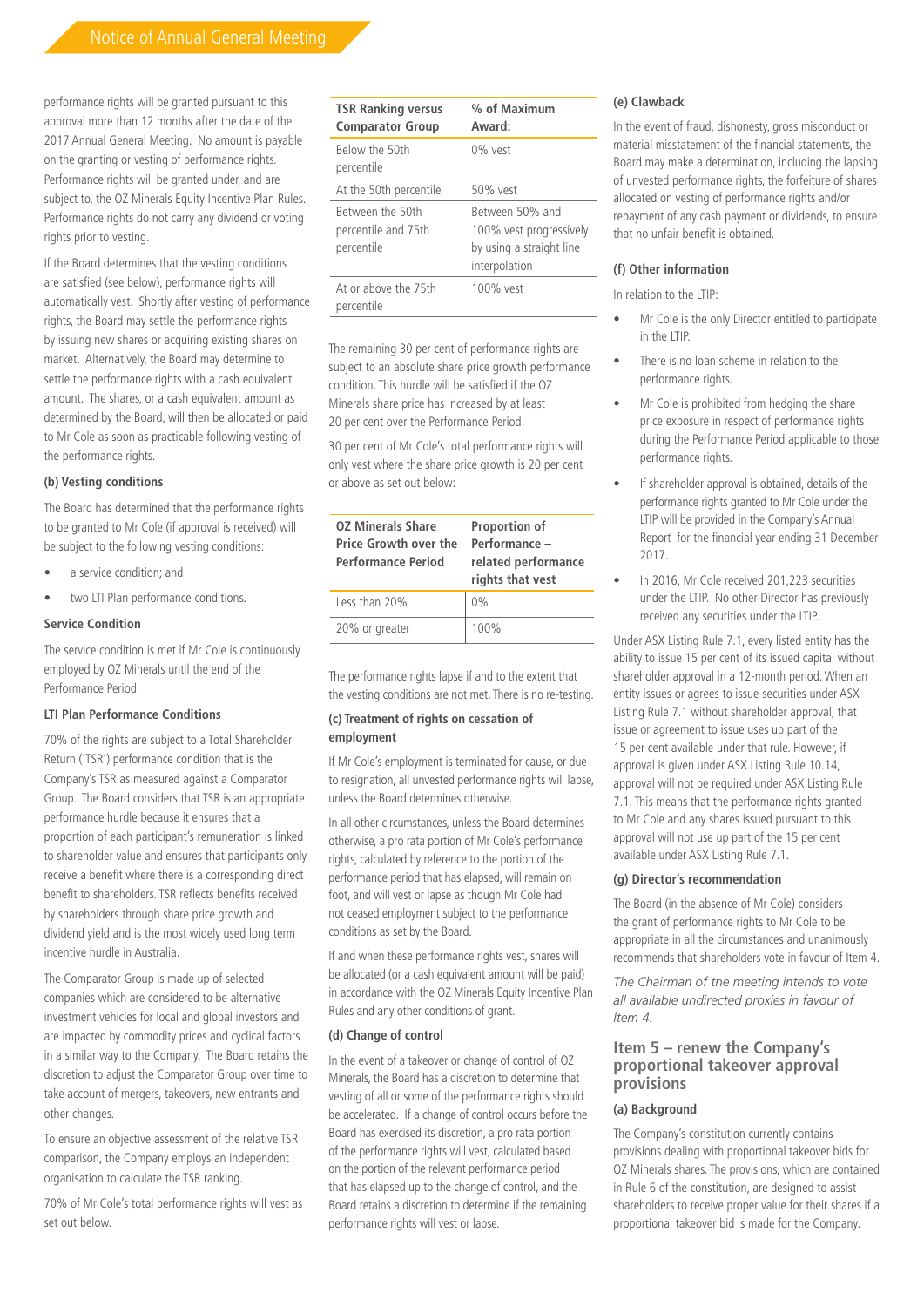Under the Corporations Act, these provisions must be renewed every three years or they will cease to have effect. If renewed, the proposed proportional takeover provisions will be in exactly the same terms as the existing provisions and will have effect for a three year period commencing on 24 May 2017.

The Corporations Act requires that the following information be provided to shareholders when they are considering the inclusion of proportional takeover provisions in a constitution.

#### **(b) Effect of the provisions to be included**

A proportional takeover bid is one where an offer is made to each shareholder for a proportion of that shareholder's shares.

If the proportional takeover provisions in the constitution are renewed and a proportional takeover bid is made after 24 May 2017, the Directors must hold a meeting of the shareholders of the class of shares being bid for to consider whether or not to approve the bid.

The Directors must ensure that a resolution to approve the bid is voted on at least 14 days before the last day of the bid period. The resolution will be passed if more than 50 per cent of eligible votes are cast in favour of the approval.

The bidder and its associates are not allowed to vote on the resolution.

If no such resolution is voted on by the above deadline, a resolution approving the bid is taken to have been passed. If a resolution to approve the bid is rejected, binding acceptances are required to be rescinded, and all unaccepted offers and offers failing to result in binding contracts are taken to have been withdrawn.

If the bid is approved or taken to have been approved, the transfers resulting from the bid may be registered provided they comply with other provisions of the Corporations Act and the Company's constitution.

The proportional takeover provisions do not apply to full takeover bids and will only apply for three years after the AGM, unless again renewed by shareholders.

# **(c) Reasons for proposing the resolution**

The Directors consider that shareholders should have the opportunity to vote on any proportional takeover bid for the Company. Without the proportional takeover provisions being included in the constitution, a proportional takeover bid for the Company may enable control of the Company to be acquired without shareholders having the opportunity to sell all of their shares to the bidder. Shareholders may therefore be at risk of passing control to the bidder without payment of an adequate control premium for all their shares whilst leaving themselves as part of a minority interest in the Company.

The proportional takeover approval provisions lessen these risks because they allow shareholders to decide whether a proportional takeover bid is acceptable and should be permitted to proceed.

The benefit of the provision is that shareholders are able

to decide collectively whether the proportional offer is acceptable in principle and it may ensure that any partial offer is appropriately priced.

# **(d) No knowledge of present acquisitions proposals**

As at the date of this notice, no Director of the Company is aware of a proposal by any person to acquire, or to increase the extent of, a substantial interest in the Company.

#### **(e) Potential advantages and disadvantages for the Directors and shareholders of the Company**

The renewal of the proportional takeover provisions will enable the Directors to formally ascertain the views of shareholders in respect of a proportional takeover bid. Without such provisions, the Directors are dependent upon their perception of the interests and views of shareholders. Other than this advantage, the Directors consider that the renewal of the proportional takeover provisions has no potential advantages or potential disadvantages for them as they remain free to make a recommendation on whether a proportional takeover offer should be approved.

The potential advantages of the proportional takeover provisions for shareholders of the Company are:

- shareholders have the right to determine by majority vote whether a proportional takeover bid should proceed;
- the provisions may assist shareholders to avoid being locked in as a minority;
- increase in shareholders bargaining power which may assist in ensuring that any proportional takeover bid is adequately priced; and
- knowing the view of the majority of shareholders assists each individual shareholder in assessing the likely outcome of the proportional takeover bid and whether to accept or reject an offer under the bid.

The potential disadvantages of the proportional takeover provisions for shareholders include:

- the likelihood of a proportional takeover bid being successful may be reduced and the provisions may discourage the making of a proportional takeover bids in respect of the Company;
- the provisions may reduce the opportunities which shareholders may have to sell all or some of their shares at a premium to persons seeking control of the Company and may reduce any takeover speculation element in the Company's share price; and
- the provisions may be considered an additional restriction on the ability of individual shareholders to deal freely in their shares.

However, on balance, the Directors do not perceive those disadvantages as justification for not renewing the proportional takeover provisions for a further three years.

#### **(f) Review of advantages and disadvantages of the proportional takeover approval provisions**

While proportional takeover provisions have been in effect under the Company's constitution, no takeover bids for the Company have been made, either proportional or otherwise. Accordingly, there are no actual examples against which the advantages or disadvantages of the existing proportional takeover provisions (that is, Rule 6 of the existing constitution) could be reviewed for the Directors and shareholders of the Company. The Directors are not aware of any potential takeover bid that was discouraged by Rule 6.

#### **(g) Director's recommendation**

The Board unanimously recommends that shareholders vote in favour of the approval of the proportional takeover provisions.

*The Chairman of the meeting intends to vote all available undirected proxies in favour of Item 5.*